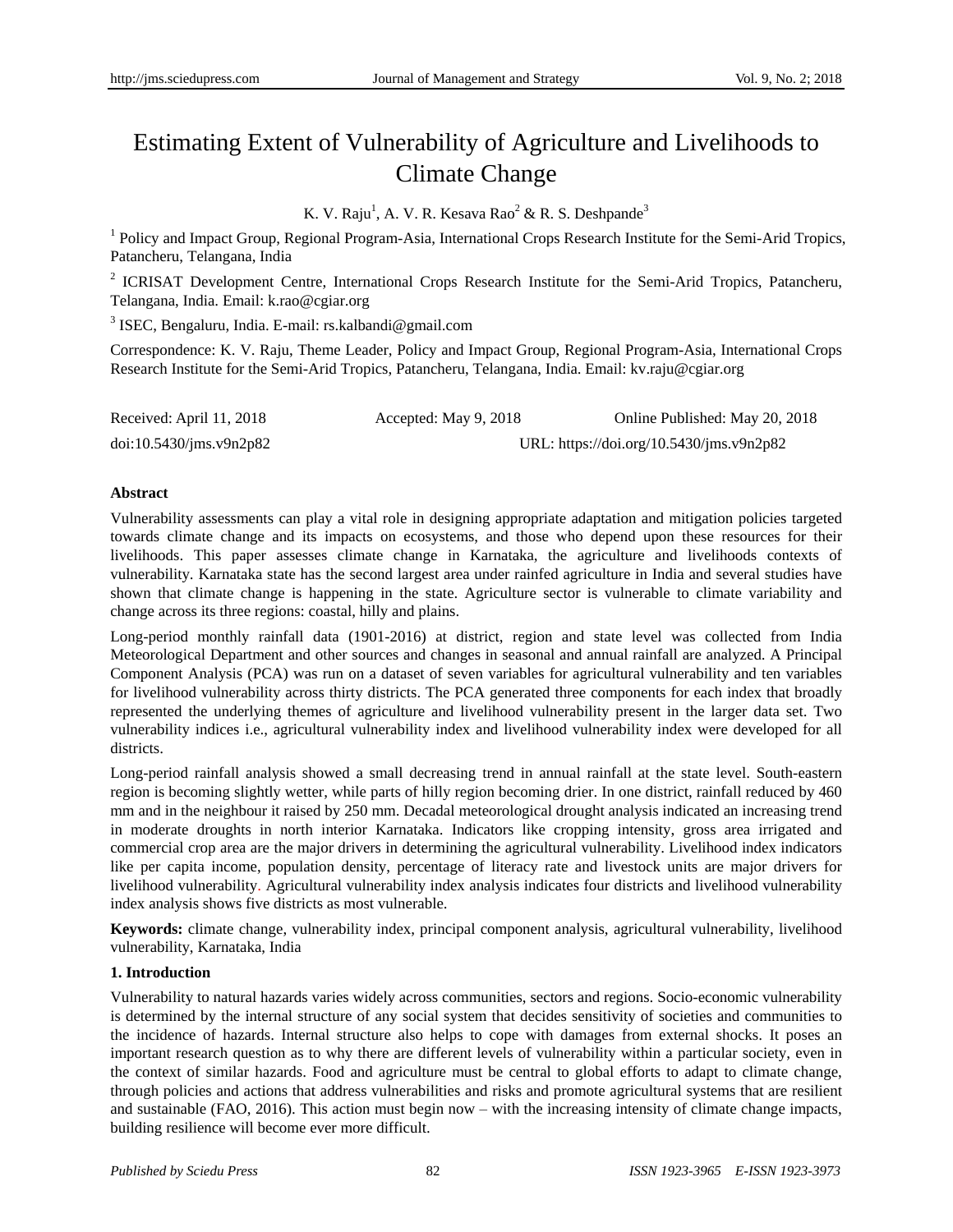# *1.1 Climate Change*

Climate change is one of the major challenges in  $21<sup>st</sup>$  century faced by Agriculture in India, more so in the Semi-Arid Tropics (SAT) of the country. In recent years, natural and anthropogenic factors have impacted climate variability and contributed to a large extent to climate change. Global atmospheric concentration of  $CO<sub>2</sub>$  has increased from pre-industrial level of 280 parts per million (ppm) to 400 ppm in 2014 and reached to about 407.65 ppm (Note 1) by May 2016. Global projections indicate higher temperature of 1.5 to 4.5  $\degree$  by the year 2050, as a result of enhanced greenhouse gases. Due to global warming, length of the crop-growing period (LGP) is likely to increase, however due to increase in day and night temperatures, physiological development is accelerated resulting in hastened maturation and reduced yields. Increased nighttime respiration may also reduce potential yields. With global climate change, rainfall variability is expected to further increase. When decrease in rainfall is coupled with higher atmospheric requirements due to elevated temperatures, the LGP is likely to shorten.

Changes in arid and semi-arid areas in India with associated shifts during 1971–2004 were reported (Kesava Rao et al., 2013), indicating a net reduction in the dry sub-humid area (10.7 m ha) in the country, of which about 5.1 Million ha (47%) shifted towards the drier side and about 5.6 Million ha (53%) became wetter. They reported that the State of Madhya Pradesh has shown the largest increase in semi-arid area (about 3.82 Million ha) followed by Bihar (2.66 Million ha) and Uttar Pradesh (1.57 Million ha). Dryness and wetness are increasing in different parts of the country in the place of moderate climates existing earlier in these regions.

# *1.2 Vulnerability*

A growing body of literature over the past two decades has identified climate change as the prime issue to global environmental degradation, and has analyzed the associated vulnerability and biodiversity loss (IPCC, 2007). According to Fussel (2007), climate related vulnerability assessments are based on the characteristics of vulnerable system spanning over physical, economic and social factors. The Intergovernmental Panel on Climate Change (IPCC), in its Second Assessment Report (IPCC, 1996), defines vulnerability as "the extent to which climate change may damage or harm a system." In addition, social scientists tend to view vulnerability as representing the set of socio-economic factors that determine people's ability to cope with stress or change (Allen, 2003) while climate scientists often view vulnerability in terms of the likelihood of occurrence and impacts of weather and climate related events (Nicholls et al., 1999).

IPCC defines vulnerability in terms of systems as "the degree to which a system is susceptible to, or unable to cope with, adverse effects of climate change, including climate variability and extremes" (IPCC, 2007). Vulnerability is a function of the character, magnitude and rate of climate variation to which a system is exposed, its sensitivity and its adaptive capacity (IPCC, 2007).

It is well understood that poor people in the poorest countries are the most vulnerable to the impacts of anthropogenic climate change (Stern et al., 2006). Any increases in climate extremes will exacerbate the vulnerability of all food-insecure people, including smallholders (Porter et al., 2014). Vulnerability assessments can play a vital role in the design of appropriate adaptation and mitigation policies targeted towards climate change and its impacts on ecosystems, and those who depend upon these resources for their livelihoods and well-being. Enhancement of adaptive capacity is necessary for reducing vulnerability to climate changes encountered in the frequency and intensity of extreme events, like floods and droughts which have deep impact on agriculture and livelihood (Sehgal et al., 2013).

People who live in arid or semi-arid regions, in low-lying coastal areas, in water limited or flood-prone areas, or on small islands are particularly vulnerable to climate change (Watson et al., 1996). It is clear that climate change will, in many parts of the world, adversely affect socio-economic sectors, including water resources, agriculture, forestry, fisheries and human settlements, ecological systems and human health with developing countries being the most vulnerable. On the other hand, developing countries have lesser capacity to adapt and more vulnerable (IPCC, 2001). There is an increasing need to develop indicators of vulnerability and of adaptive capacity both to determine the robustness of response strategies over time and to understand better the underlying processes (Adger et al., 2004). Vulnerability of socio-economic and agriculture sectors in Karnataka was earlier attempted (Raju et al., 2016). In Karnataka, agricultural farmers and agricultural labourers form 56% of the total workforce (Government of Karnataka, 2005) and this is considered as one of the driving forces in determining the socio-economic vulnerabilities of communities in Karnataka.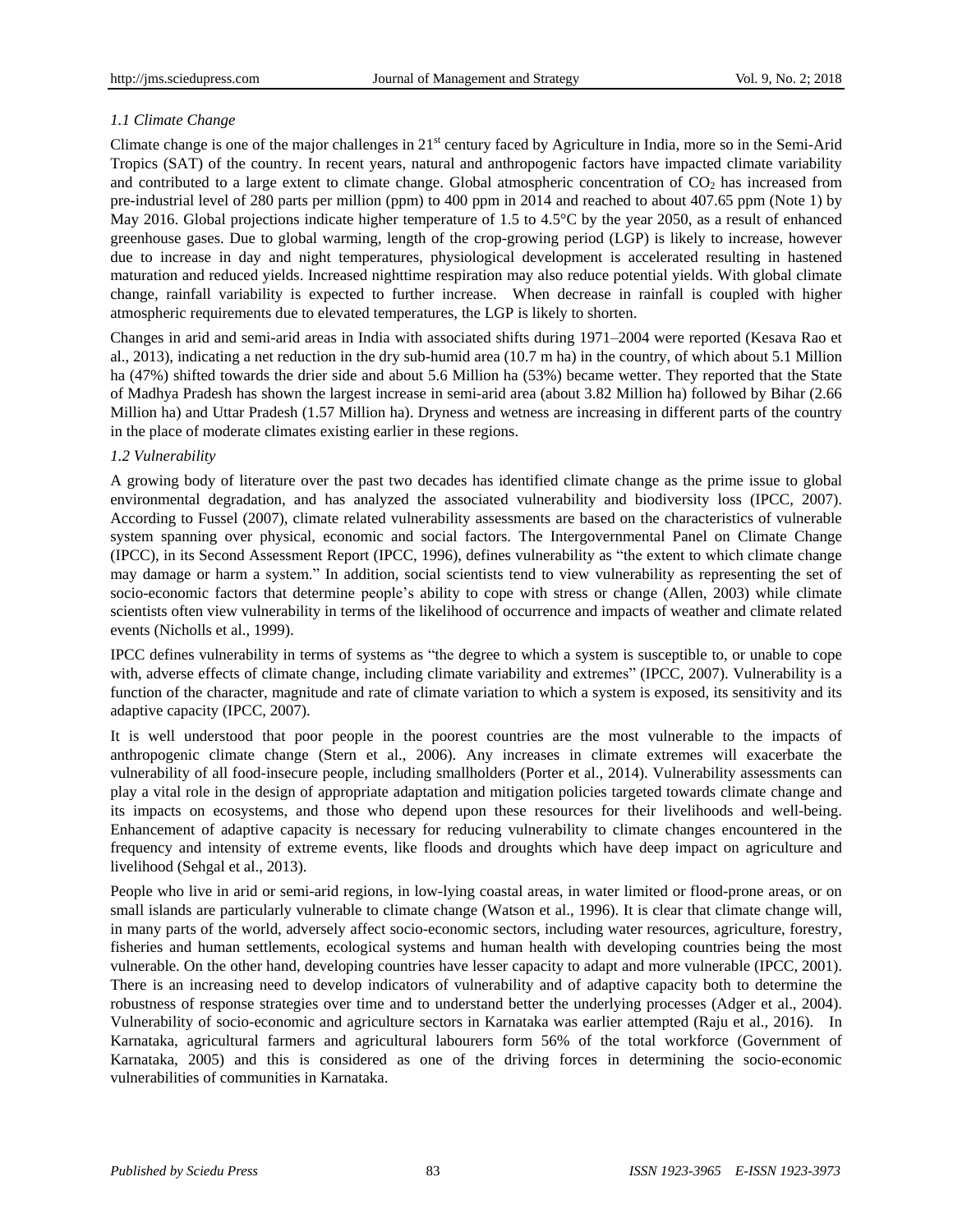# **2. Objectives, Data and Methods**

The key objectives of this assessment are: (a) to assess the climate change in Karnataka, (b) to assess vulnerability of agricultural sector across the districts of Karnataka; and (c) to estimate the livelihood vulnerability of the districts of Karnataka.

Data pertaining to climate, various agricultural and livelihood indicators were collected and compiled from different sources such as India Meteorological Department (IMD, 2013), Census of India (2011) and Statistical Abstracts of Karnataka (Directorate of Economics and Statistics), 2008-09, 2009-10 and 2010-11. Monthly rainfall data for the period 1956 to 2015 was used to assess the district-wise changes in seasonal and annual rainfall. To understand the agricultural and livelihoods profile, the study analyses important indicators across the districts of Karnataka. This has been done by consultation with experts and based on previous studies (Table 1).

| Study / Author $(s)$                                                                                                                                            | Major indicators used                                                                                                                                                                                                                                                                                                                                              | Indicators used in the present study                                                                                             |
|-----------------------------------------------------------------------------------------------------------------------------------------------------------------|--------------------------------------------------------------------------------------------------------------------------------------------------------------------------------------------------------------------------------------------------------------------------------------------------------------------------------------------------------------------|----------------------------------------------------------------------------------------------------------------------------------|
| Vulnerability to agricultural<br>drought in Western Orissa: A<br>case study of representative<br>blocks (Swain and Swain,<br>2011)                              | Livelihood indicators used: irrigation, crops, marginal<br>farmers, land use pattern, literacy rate, population<br>density, institutional factors, forest area,<br>total<br>geographic area, barren and other fallow land.                                                                                                                                         | Irrigation, marginal farmers, literacy<br>rate, population density,<br>fallow land                                               |
| Analysis<br>of<br>vulnerability<br>in<br>indices<br>various<br>agro-climatic zones of Gujarat<br>(Hiremath and Shiyani, 2013)                                   | Density of population, literacy rate, cropping intensity,<br>irrigation, forest area, food crop, non-food crop, net<br>sown areas, livestock population, main workers,<br>cultivators, marginal workers, non-workers.                                                                                                                                              | Density of population, literacy rate,<br>cropping intensity, irrigation, net<br>sown areas, livestock population,<br>non-workers |
| A simple human vulnerability<br>index to climate<br>change<br>hazards for Pakistan (Khan<br>and Salman, 2012).                                                  | Density of population, literacy, sanitation, electricity,<br>livestock                                                                                                                                                                                                                                                                                             | Density of population,<br>literacy,<br>livestock population                                                                      |
| Environmental benefits and<br>vulnerability<br>reduction<br>Mahatma<br>Gandhi<br>through<br>National Rural Employment<br>Guarantee<br>Scheme<br>(IISc,<br>2013) | Groundwater depth, cropping intensity, irrigation<br>intensity, net area irrigated, number of days of<br>irrigation water availability, area under food grain<br>production, crop yields, livestock population, soil<br>organic carbon and soil erosion, migration, wage rates,<br>percentage change in the number of days of<br>employment, livestock population. | Cropping<br>intensity,<br>irrigation,<br>livestock population                                                                    |
| Climate change impact on<br>livelihood, vulnerability and<br>coping mechanisms: A case<br>study of West Arid Zone,<br>Ethiopia (Senbeta, 2009).                 | Land size, livestock number, literacy, sex, gender and Livestock number, literacy<br>age                                                                                                                                                                                                                                                                           |                                                                                                                                  |
| Quantitative assessment<br>of<br>vulnerability<br>climate<br>to<br>change (ICRISAT, 2009)                                                                       | Cropping intensity, irrigation area, total food grains<br>(tons) net sown area, literacy rate, density of<br>population, livestock, population, total food crops area,<br>total no food crops area, life expectancy                                                                                                                                                | Cropping intensity, irrigation area,<br>net sown area, literacy rate, density<br>of population, livestock population             |

Table 1. Indicators used in earlier vulnerability studies

Vulnerability to climate change is a comprehensive process affected by a large number of indicators. However, it is not possible to consider all the available indicators, so only the most significant and representative indicators relevant to Karnataka state were selected in the development of vulnerability indices. Indicators considered in this study are:

 *Agricultural indicators:* Net sown area (3 years average), cropping intensity, area under commercial crops to the total cropped area (TCA), percentage irrigated area to TCA (3 years average), number of tractors/1000 hectare area sown, total fallow land (3 years average) and agricultural credit cooperative societies/lakh population.

 *Livelihood indicators:* Population density, percentage population of Scheduled Caste (SC) and Scheduled Tribe (ST), literacy rate, percentage of marginal landholder (<1 hectare), percentage of non-workers, livestock units per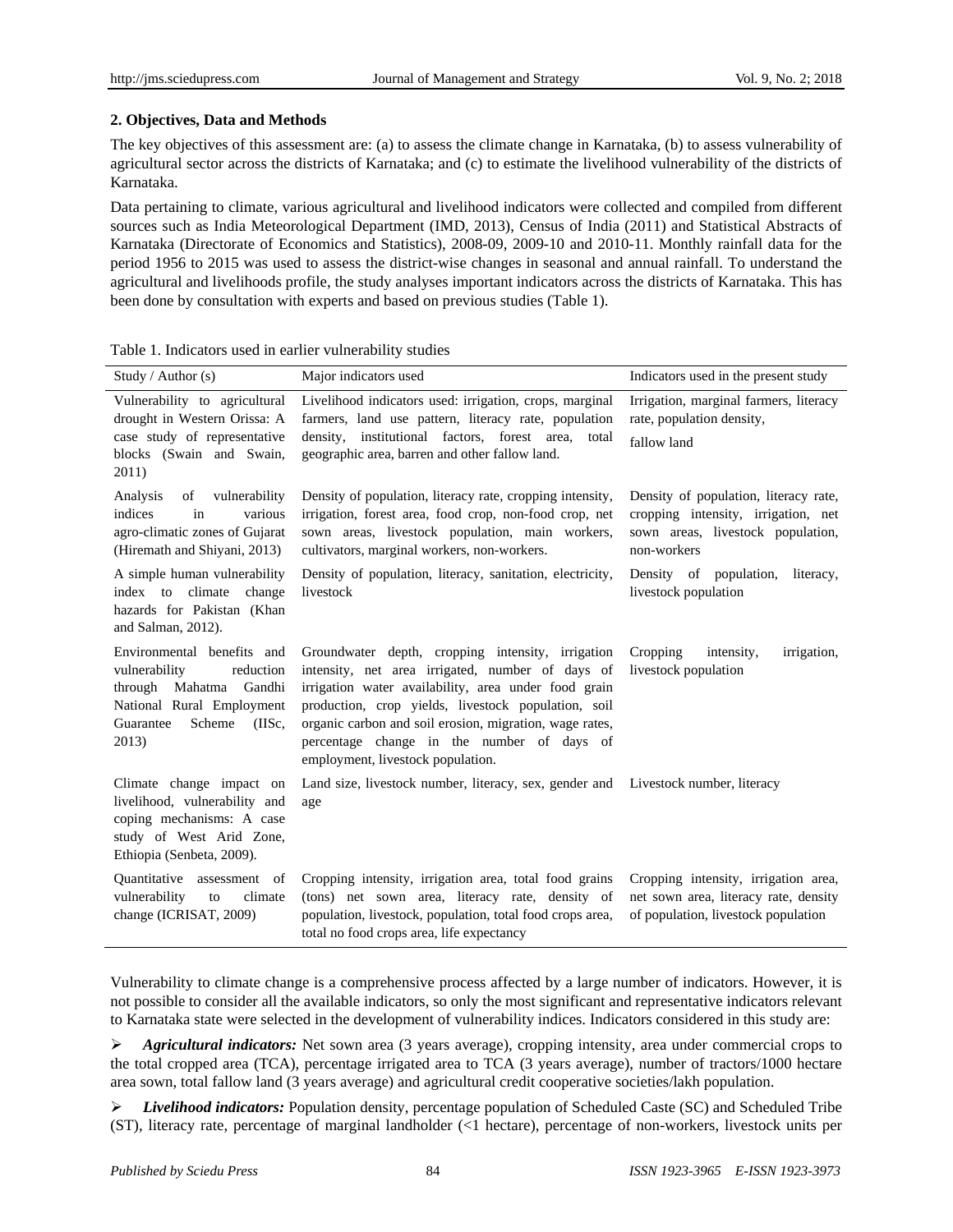lakh population, per capita income (3 years average), cropping intensity and percentage irrigated area to TCA (3 years average).

District-wise changes in agricultural and livelihood indicators were shown in graphs; district Abbreviations (Note 2) were used for district names in these graphs.

#### *2.1 Climate Change in Karnataka*

Karnataka state has three principal geographical zones: (1) the coastal region; (2) the hilly region known as Malnad; and (3) the Bayaluseeme region comprising the plains of Deccan plateau. Meteorologically the state is divided into coastal Karnataka, north interior Karnataka and south interior Karnataka. According to the Government of Karnataka, the state comprises of ten agroclimatic zones (Note 3) based on rainfall amount and distribution, soil type, texture, depth and physio-chemical properties, elevation, topography, major crops and type of vegetation.

In Karnataka, the southwest monsoon rainfall is likely to be more uncertain with both increasing and decreasing trends in different parts of the state.Increase in temperature and decline in rainfall were noticed over different regions of the state. During the period 1950–1990, average rise in annual temperature was 1.3  $\mathbb{C}$  in Karnataka (Rajegowda, 1992). Venkatesh *et al*. (2008) observed increased temperatures in November and December, which indicated availability of higher thermal energy for better vegetative growth during November while there was greater thermal stress during flowering period in December for post-rainy season sorghum crop.

Mean annual rainfall of Karnataka for the period from 1901 to 2000 indicated a definite declining trend (Panduranga *et al.,* 2006). Time series of the annual rainfall of Karnataka show a cycle of sixteen years in which the first half of the cycle received less than the normal rainfall for the period from 1950 to 1958 and the second half of the cycle received more than normal for the period from 1959 to 1964. Devappa and Khageshan (2011) reported a decreasing trend in the annual rainfall at 3.44 mm per year for Kalaburagi district in Karnataka, based on data for 1961–2008. Rajegowda *et al.* (2000) have shown that there is a predominant shift in the initiation and termination of rainfall in the Eastern Dry agroclimatic zone to supply adequate moisture for crop growing period. This shift has been observed after 1990 and their mean monthly values also have changed. Singh *et al*. (2014) reported that during the period of 1971–2005, Coastal Karnataka districts showed decreasing precipitation trend with an average rainfall of >25 mm per day.

Climate change analysis of Karnataka using gridded climate data of 113 years (1901-2013) indicated that areas under semi-arid and perhumid climates have increased by about 3,34,000 and 3,16,000 ha respectively (Kesava Rao et al., 2016) in the period 1991-2013 compared to the period 1901-90. Dry subhumid area increased by about 1,20,000 ha while humid area reduced by about 1,61,000 ha.

While assessing climate change, it is an accepted method to find deviations from a base period. As per the WMO guidelines, 30-year continuous data is required to compute climatic normals. As district-wise rainfall of Karnataka is available up to the year 2015, in the present study, the immediate past 30-year period 1986-2015 is considered as the period 2 and the 30-year period 1956-1985 was considered as base period or period 1.



Figure 1. Annual rainfall changes in Karnataka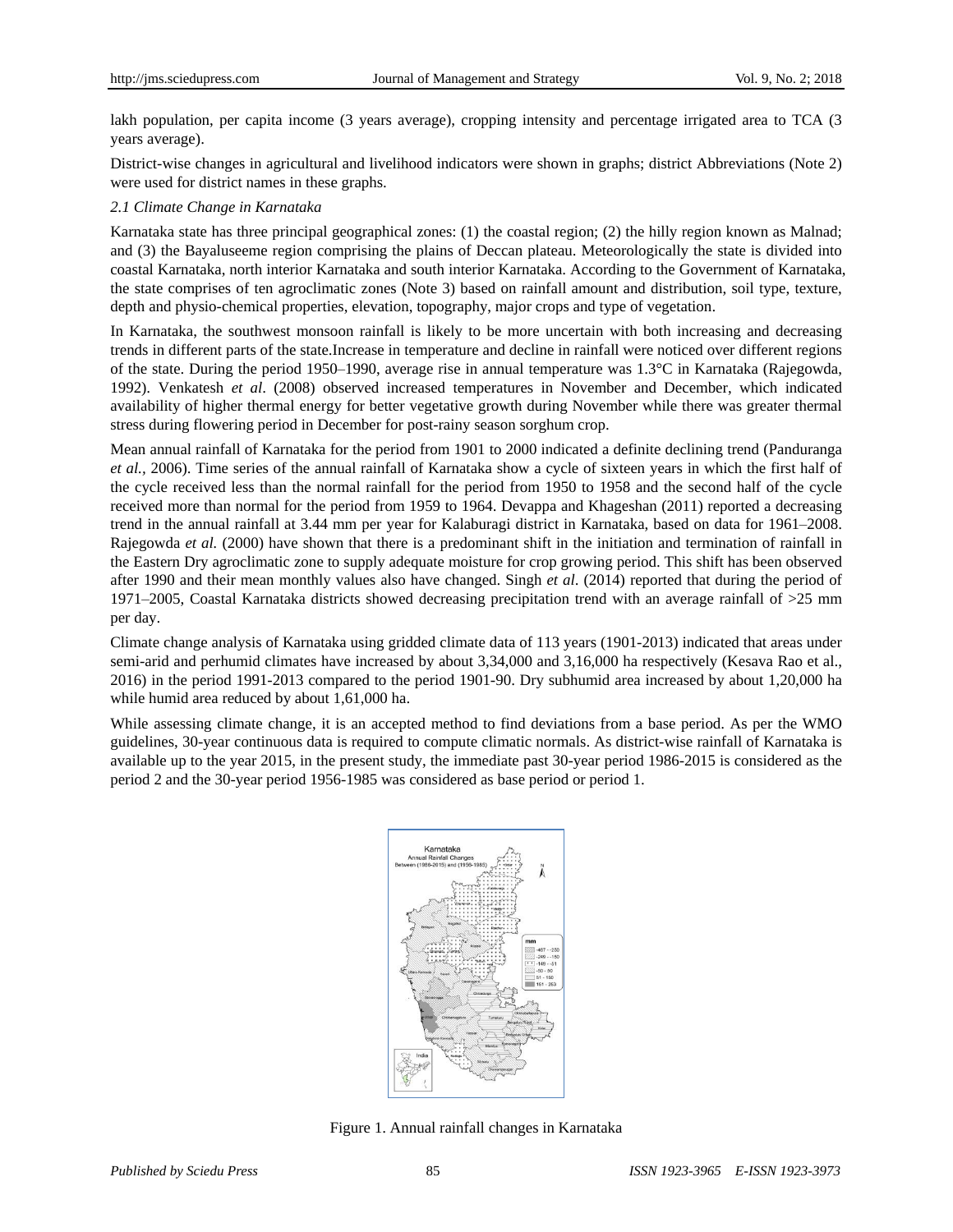Average monthly rainfall for all the 30 districts for both the periods 1 and 2 was computed and the differences worked out and Table 2 shows changes in seasonal rainfall. Annual rainfall changes are shown in Figure 1.

|                            | Rainfall change (mm)     |                |                                             |  |  |  |
|----------------------------|--------------------------|----------------|---------------------------------------------|--|--|--|
| <b>District</b>            | SW Monsoon               | Post-Monsoon   |                                             |  |  |  |
|                            | $(Jun-Sep)$              | (Oct-Dec)      | Annual                                      |  |  |  |
| <b>Udupi</b>               | 194                      | 86             | 253                                         |  |  |  |
| Chitradurga                | 58                       | 27             | 101                                         |  |  |  |
| <b>Mandya</b>              | 46                       | 33             | 81                                          |  |  |  |
| Kolar                      | 48                       | 14             | 77                                          |  |  |  |
| <b>Tumakuru</b>            | 49                       | 13             | 77                                          |  |  |  |
| Hassan                     | 6                        | 30             | 47                                          |  |  |  |
| <b>Davanagere</b>          | 22                       | 19             | 41                                          |  |  |  |
| Chamarajanagara            | 30                       | 14             | 25                                          |  |  |  |
| <b>Bengaluru Urban</b>     | 14                       | $-10$          | 21                                          |  |  |  |
| <b>Mysuru</b>              | 8                        | 29             | 21                                          |  |  |  |
| Koppal                     | $-21$                    | 13             | 14<br>13<br>$-6$<br>$-10$<br>$-26$<br>$-33$ |  |  |  |
| <b>Bengaluru Rural</b>     | $\overline{c}$           | $\mathbf{1}$   |                                             |  |  |  |
| Chikkaballapura            | 5                        | $-9$           |                                             |  |  |  |
| Ramanagara                 | $\overline{\mathcal{L}}$ | $\overline{4}$ |                                             |  |  |  |
| <b>Belagavi</b>            | 11                       | $-5$           |                                             |  |  |  |
| <b>Bagalkote</b>           | $-26$                    | $-4$           |                                             |  |  |  |
| Uttara Kannada             | 13                       | $-8$           | $-34$                                       |  |  |  |
| Haveri                     | $-36$                    | $\mathbf{1}$   | $-49$<br>$-52$                              |  |  |  |
| <b>Ballari</b>             | $-40$                    | $-5$           |                                             |  |  |  |
| <b>Bidar</b>               | $-63$                    | $-3$           | $-57$                                       |  |  |  |
| <b>Dharwad</b>             | $-38$                    | $-7$           | $-63$                                       |  |  |  |
| Raichur                    | $-66$                    | $-11$          | $-70$                                       |  |  |  |
| Kodagu                     | $-37$                    | 3              | $-75$                                       |  |  |  |
| Gadag                      | $-48$                    | $-14$          | $-76$                                       |  |  |  |
| Kalaburagi                 | $-85$                    | $-15$          | $-93$                                       |  |  |  |
| Vijayapura                 | $-74$                    | $-21$          | -99                                         |  |  |  |
| Yadgir                     | $-168$                   | $-21$          | $-181$                                      |  |  |  |
| Chikkamagaluru             | $-225$                   | 18             | $-223$                                      |  |  |  |
| <b>Dakshina</b><br>Kannada | $-298$                   | 74             | $-227$                                      |  |  |  |
| Shivamogga                 | $-473$                   | 12             | $-467$                                      |  |  |  |
| <b>State</b>               | $-1188$                  | 258            | $-1070$                                     |  |  |  |

Table 2. Rainfall changes in Karnataka in two selected periods (1956-85 and 1986-2015)

### *2.2 Droughts in Karnataka*

Drought is a climatic anomaly, characterized by deficient supply of moisture resulting either from sub-normal rainfall, erratic rainfall distribution, higher water need or a combination of all the three factors. As per the India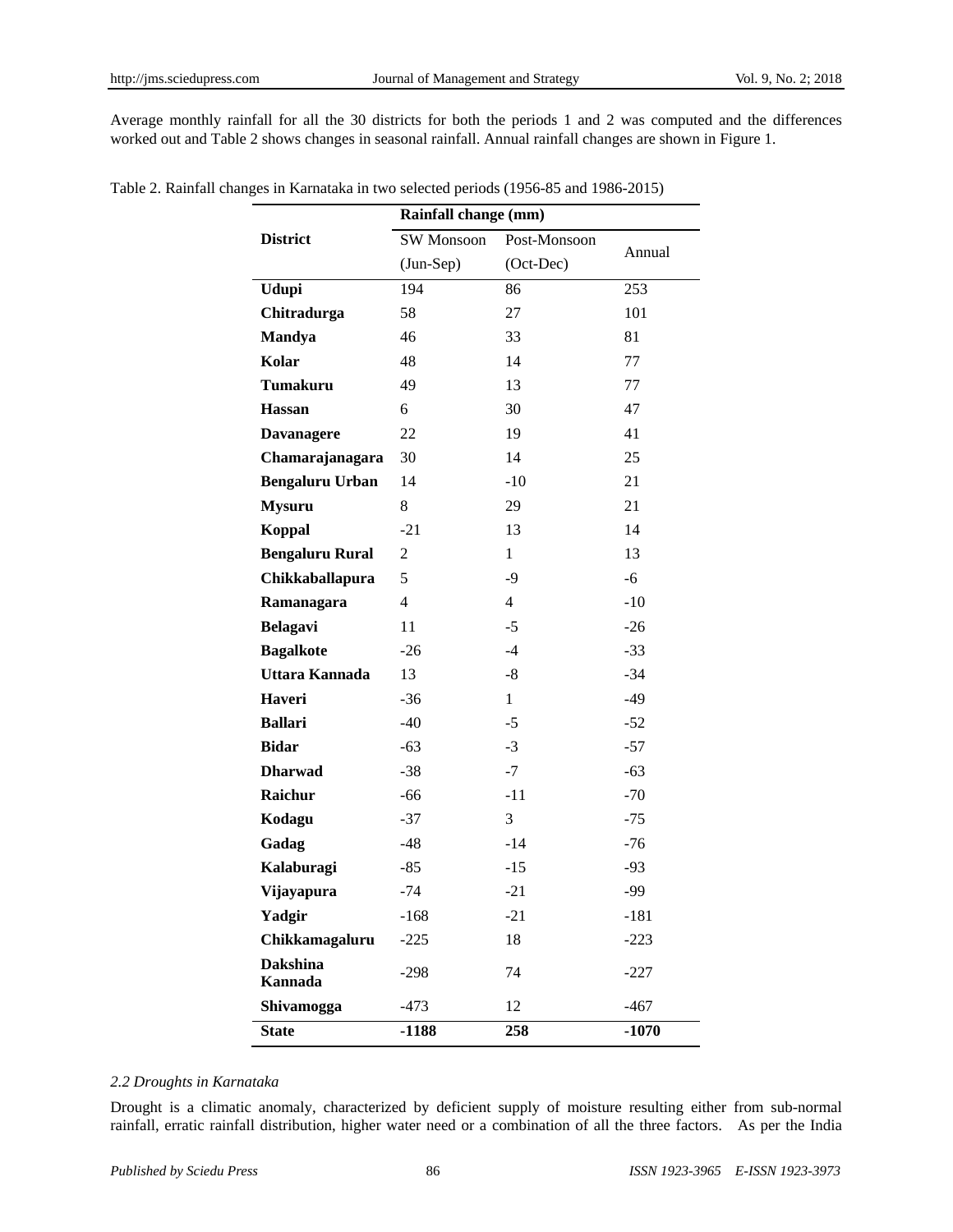Meteorological Department (IMD), meteorological drought over an area is defined as a situation when the monthly / seasonal rainfall received over the area is less than 75% of its long term average value. It is further classified as "moderate drought" if the rainfall deficit is between 26-50% and "severe drought" when the deficit exceeds 50% of the normal.

Monthly rainfall data of the three IMD Sub-divisions in Karnataka was collected from the Indian Institute of Tropical Meteorology, Pune for the period 1961-2016 (56 years) and occurrence of meteorological droughts in *Kharif* season (Jun-Oct) by taking month as a unit was assessed. Results show that drought occurrence is increasing in the North Interior Karnataka (Figure 2).



Figure 2. Decadal changes in meteorological droughts during *Kharif* season in Karnataka

Droughts of "Moderate" category are increasing in North Interior Karnataka, while "Severe" category droughts are increasing in South Interior Karnataka. No trends were seen for the Coastal Karnataka regions. Dry spells leading to drought in the flowering and grain-filling stages will affect crop yields adversely.

|  | Table 3. Districts with indicators grouped into high and low incidence |  |  |  |  |
|--|------------------------------------------------------------------------|--|--|--|--|
|  |                                                                        |  |  |  |  |

| N <sub>0</sub> | Indicators                                                             | High incidence<br>(from median value) | Low incidence<br>(from median value) |  |
|----------------|------------------------------------------------------------------------|---------------------------------------|--------------------------------------|--|
|                | <b>Agriculture</b>                                                     |                                       |                                      |  |
| 1              | Net sown area (3 years average)                                        | 14                                    | 15                                   |  |
| 2              | Cropping intensity                                                     | 14                                    | 15                                   |  |
| 3              | % area under commercial crops to TCA                                   | 14                                    | 15                                   |  |
| $\overline{4}$ | % irrigated area to TCA (3 years average)                              | 14                                    | 15                                   |  |
| 5              | No. of tractors/1000 ha area sown                                      | 15                                    | 14                                   |  |
| 6              | % of total fallow land to total geographical area (3<br>years average) | 14                                    | 15                                   |  |
| 7              | No. of agricultural cooperative credit societies/ lakh<br>population   | 14                                    | 15                                   |  |
|                | Socio-economic and livelihood                                          |                                       |                                      |  |
| 1              | Population density                                                     | 15                                    | 14                                   |  |
| $\mathfrak{D}$ | % SC and ST population                                                 | 15                                    | 15                                   |  |
| 3              | % Literacy rate                                                        | 15                                    | 15                                   |  |
| 4              | % of marginal land holder (<1 ha)                                      | 15                                    | 15                                   |  |
| 5              | % of non-workers                                                       | 15                                    | 15                                   |  |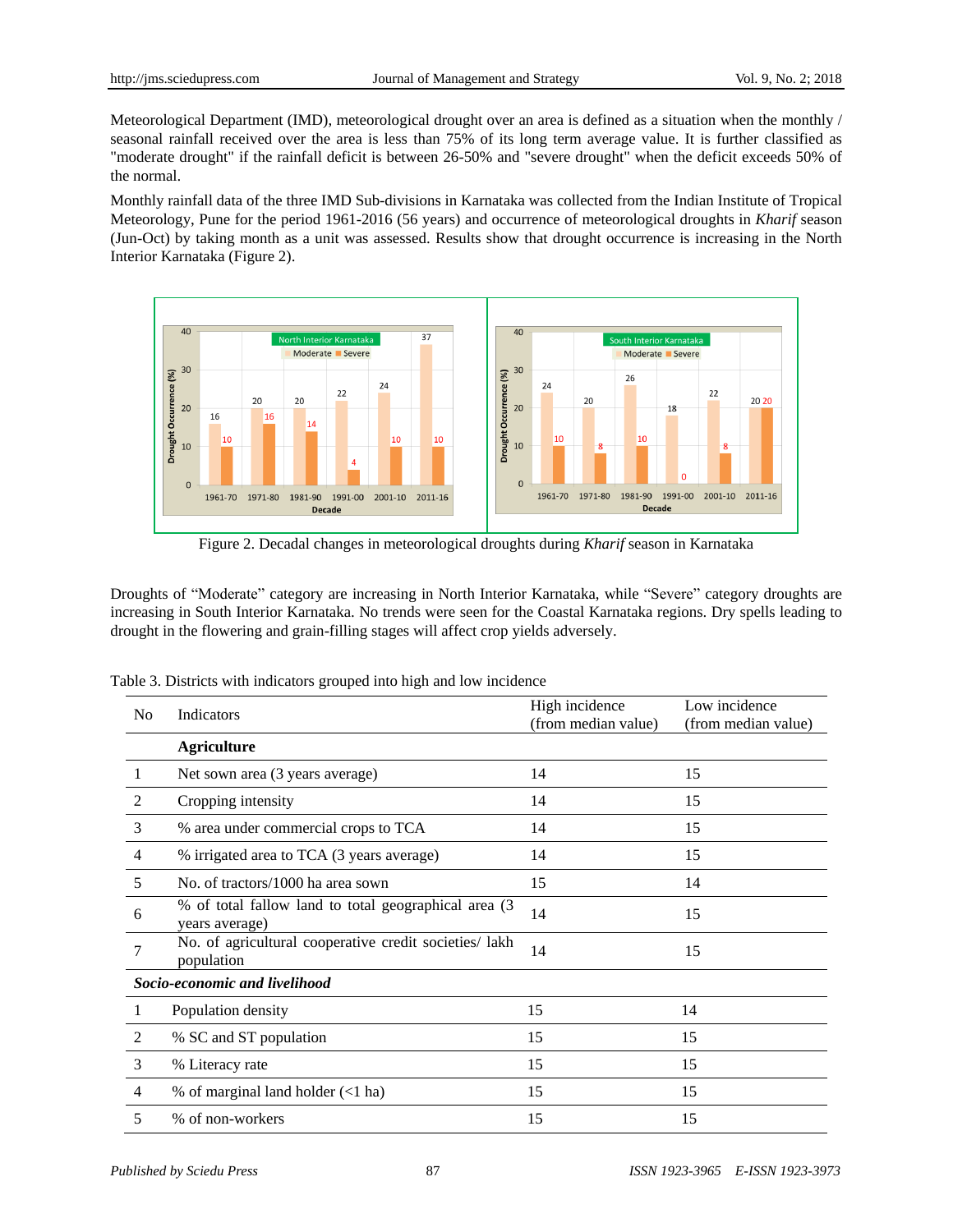| 6  | Livestock units per lakh population<br>(Livestock Unit = 1 cattle = 1 buffalo = 5 sheep = $5 \text{ } 15$<br>goats) |    | 15 |
|----|---------------------------------------------------------------------------------------------------------------------|----|----|
|    | Per capita income (3 years average)                                                                                 | 14 | 15 |
|    | Cropping intensity (CI)                                                                                             | 14 |    |
| Q  | % of irrigated area to total cropped area (3 years)<br>average)                                                     | 14 |    |
| 10 | Total area under crops such as mango, grapes,<br>pomegranate, citrus, papaya, cashew nut and others                 | 14 |    |

# **3. Approach to Vulnerability Assessment**

Vulnerability is often reflected in the state of the economic system as well as the socio-economic features of the population living in that system. It is attempted to build a picture of the socio-economic context of vulnerability by focusing on indicators that measure both the state of development of the people as well as its capacity to progress further. In addition, vulnerability index for all districts of Karnataka is constructed and based on the index; districts are ranked in terms of their performance (Table 3). The index attempts to capture the comprehensive scale of vulnerability by considering some of the key indicators (that serve as proxies) for the assessment (Table 4).

There is consensus among researchers to address vulnerability issues at the regional level (Hiremath and Shiyani, 2013). Adopting the definition of vulnerability given by IPCC, Rama Rao et al., 2016 have assessed vulnerability for 572 rural districts of India. Thirty eight indicators reflecting sensitivity, adaptive capacity and exposure were chosen to construct the composite vulnerability index. The analysis showed that districts with higher levels of vulnerability are located in the western and peninsular India. In this paper, districts were taken as units for developing vulnerability indices and important indicators were selected for vulnerability assessment. These indicators have been selected based on consultation with experts, and studies reported (Hiremath and Shiyani, 2013, Khan and Salman, 2012, Swain and Swain, 2011, ICRISAT, 2009). After the selection of indicators, data pertinent to the selected indicators were compiled (Table 4). Further, a Principle Component Analysis (PCA) was conducted to identify variability among the selected variables and vulnerability indices were developed.

| Sl. | Indicators                                                                | Rationality                                                                                                                                                                                                |
|-----|---------------------------------------------------------------------------|------------------------------------------------------------------------------------------------------------------------------------------------------------------------------------------------------------|
|     | <b>Agriculture</b>                                                        |                                                                                                                                                                                                            |
| 1   | Net sown area (3 years' average)                                          | Represents the total area sown with crops                                                                                                                                                                  |
|     | Cropping intensity                                                        | Higher cropping intensity means that a higher portion of the net area<br>is being cropped more than once during one agricultural year. Higher<br>cropping intensity, greater is the efficiency of land use |
| 3   | Percentage<br>under<br>of<br>area<br>commercial crops to TCA              | Higher the area under commercial crops, lesser vulnerability (market)<br>linkage)<br>High value cash crops represent one potential avenue of crop<br>intensification                                       |
| 4   | Percentage of irrigated area to TCA<br>(3 years' average)                 | Irrigation has the potential to provide higher yields than rainfed<br>agriculture and reduce the insecurity of crop production                                                                             |
| 5   | No. of tractors/1000 ha area sown                                         | More tractors for agricultural activities (mechanization), increase the<br>efficiency in production                                                                                                        |
| 6   | % fallow land as proportion of total<br>graphical area (3 years' average) | Higher fallow land means more non utilization of resources                                                                                                                                                 |
|     | No. of agricultural cooperative<br>credit societies/ lakh population      | It is a grass roots financial institution and provides credit to farmers in<br>times of need, securing crop production                                                                                     |
|     | Socio-economic and livelihoods                                            |                                                                                                                                                                                                            |

Table 4. Indicators used in this study and rationale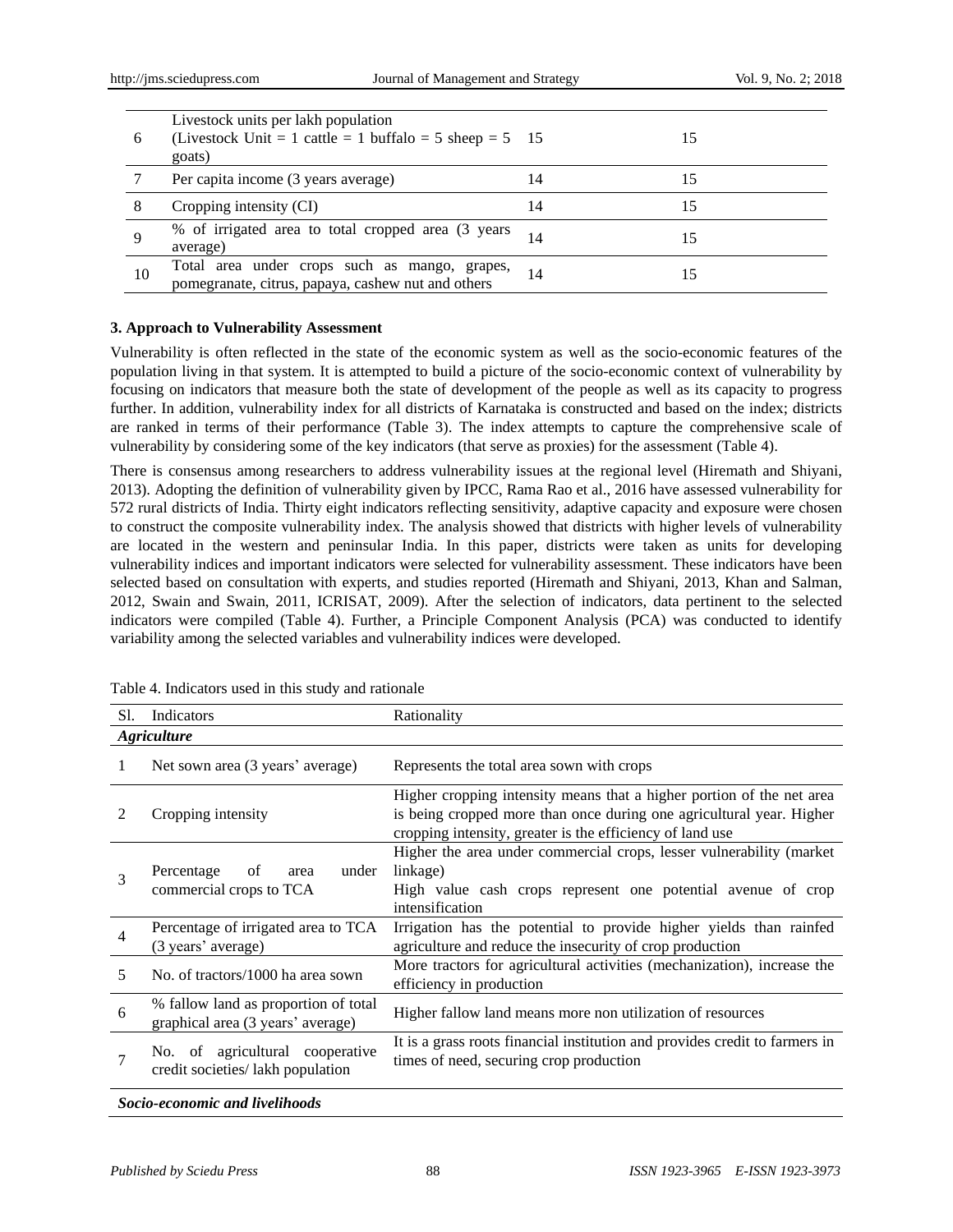| T                                                                                                                                                                                                                                     | Population density                                                                                   | Higher the density, more dependency on finite resources and lower the<br>availability of resources                                                                                         |  |  |  |  |  |  |
|---------------------------------------------------------------------------------------------------------------------------------------------------------------------------------------------------------------------------------------|------------------------------------------------------------------------------------------------------|--------------------------------------------------------------------------------------------------------------------------------------------------------------------------------------------|--|--|--|--|--|--|
| $\mathfrak{D}$                                                                                                                                                                                                                        | <b>SC</b><br><b>ST</b><br>of<br>and<br>Percentage<br>population                                      | They are among the poor and vulnerable (both socially and<br>economically)                                                                                                                 |  |  |  |  |  |  |
| 3                                                                                                                                                                                                                                     | Literacy rate                                                                                        | Higher the literacy rate, higher the adaptation capacity, higher the<br>appropriation of opportunities and higher the awareness to face any<br>shock and stress                            |  |  |  |  |  |  |
| 4                                                                                                                                                                                                                                     | Percentage of marginal land holders<br>$($ d ha $)$                                                  | Higher the proportion of marginal farmers, lesser the production and<br>income and thus higher the vulnerability                                                                           |  |  |  |  |  |  |
| 5                                                                                                                                                                                                                                     | Percentage of non-workers                                                                            | More unemployment, more dependency, lower will be the earning<br>capacity and income as compared to expenditure and thus higher<br>vulnerability                                           |  |  |  |  |  |  |
| 6                                                                                                                                                                                                                                     | Livestock units per lakh population                                                                  | Animal husbandry is an important source of livelihood for rural<br>communities. Livestock provides alternate sources of income to<br>farmers, thus supporting their sustainable livelihood |  |  |  |  |  |  |
|                                                                                                                                                                                                                                       | (3)<br>Per<br>capita<br>years'<br>income<br>Higher per capita, higher standard of living<br>average) |                                                                                                                                                                                            |  |  |  |  |  |  |
| Higher cropping intensity means that a higher portion of the net area<br>8<br>is being cropped more than once during one agricultural year. Higher<br>Cropping intensity<br>cropping intensity, greater is the efficiency of land use |                                                                                                      |                                                                                                                                                                                            |  |  |  |  |  |  |
| 9                                                                                                                                                                                                                                     | Percentage irrigated area to total<br>cropped area (3 years' average)                                | Irrigation protects crop production in the light of climate variations<br>and extremes like drought                                                                                        |  |  |  |  |  |  |
| 10                                                                                                                                                                                                                                    | Total area under fruit crops                                                                         | Alternative source of farm based income                                                                                                                                                    |  |  |  |  |  |  |

Figure 3 presents the details of the method adopted for assessment of vulnerability across the districts of Karnataka.



Figure 3. Framework of assessment of vulnerability

### *3.1 Principal Component Analysis (PCA)*

A PCA was conducted to identify the variability among selected variables (indicators) for this study. PCA is a data reduction methodology that identifies smaller number of components that explains most of the variance observed in the larger data set. The goal is to arrive at a minimum number of components that will adequately account for the covariation among the larger number of analysis variables. PCA is a tool that converts a number of potentially correlated variables into a set of uncorrelated variables that capture the variability in the underlying data. It is a statistical method that thus transforms a given data set to a smaller number of uncorrelated variables called principal components (PCs). The first PC accounts for a large share of variability in the data, and each succeeding component accounts for as much of the remaining variability as possible. PCA approach provides several potential advantages in the aggregation of spatially explicit, potentially incommensurable variables. When the original variables are correlated then the higher order PCs will capture more of the total variability in the data than any individual original variable. Excluding the lower order PCs reduces the dimensionality (number of variables) of the data while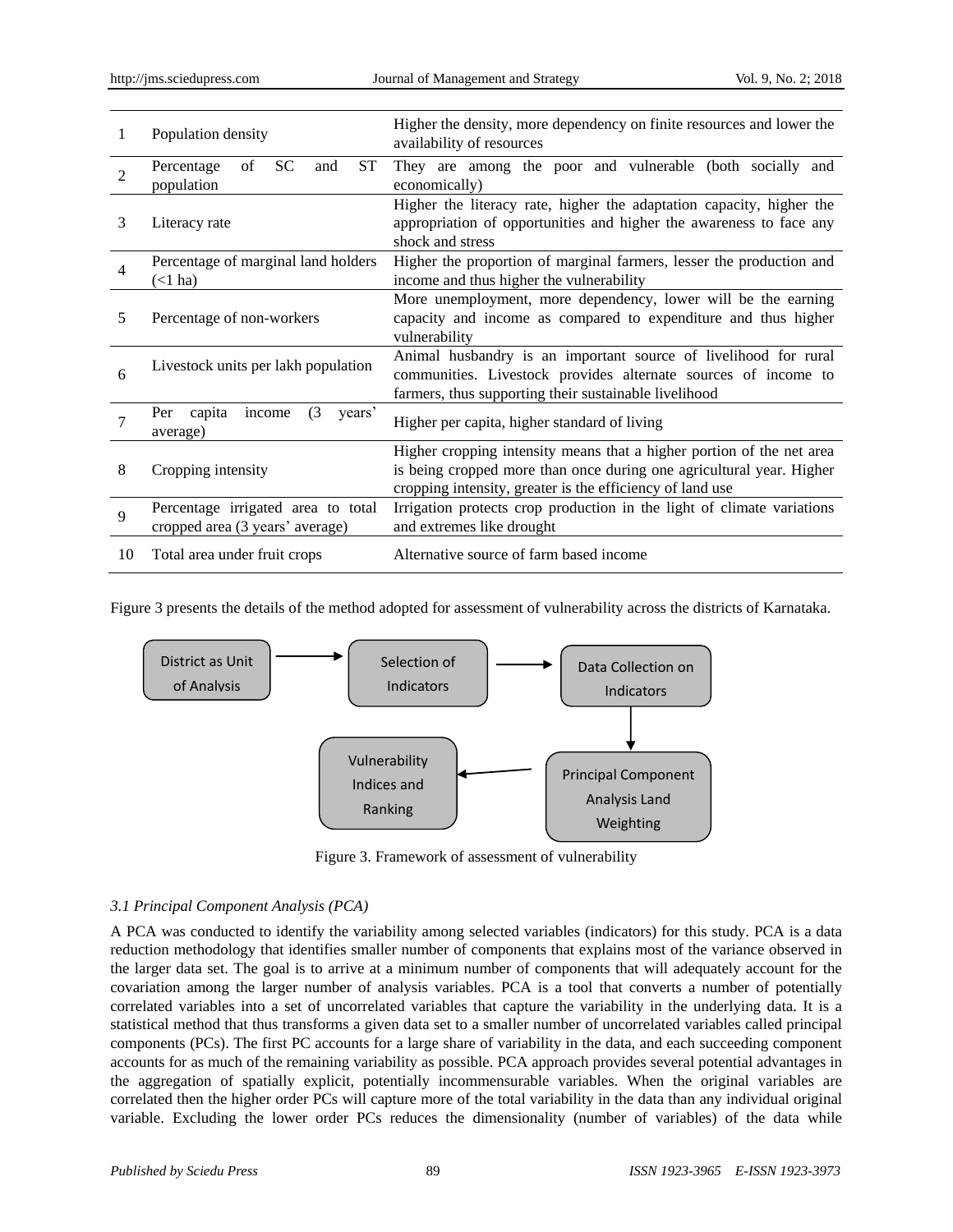minimising the loss of information (Smith, 2002). PCA thus helps reduce from a large number of individual indicators to a small number of composite, unit-less indices (PCs) while reducing the trade-off between richness of information and communicability (see Table 5 and 6).

PCA helped with generation of the weights, based on the assumption that there are common factors that explain the variance in the vulnerability. Varimax rotation was performed on the results of the PCA to maximise the variance accounted by the first component. Only components with Eigen values >1 were included in the analysis.

| Compone<br>nt  |       | Initial Eigen values |            | Rotation sums of squared loadings |               |            |
|----------------|-------|----------------------|------------|-----------------------------------|---------------|------------|
|                | Total | $\frac{0}{0}$        | Cumulative | Total                             | $\frac{0}{0}$ | Cumulative |
|                |       | variance             | $\%$       |                                   | variance      | $\%$       |
|                | 2.192 | 31.309               | 31.309     | 1.815                             | 25.924        | 25.924     |
| $\overline{2}$ | 1.566 | 22.369               | 53.678     | 1.659                             | 23.699        | 49.623     |
| 3              | 1.292 | 18.454               | 72.133     | 1.576                             | 22.510        | 72.133     |
| $\overline{4}$ | 0.836 | 11.946               | 84.079     |                                   |               |            |
| 5              | 0.543 | 7.754                | 91.832     |                                   |               |            |
| 6              | 0.385 | 5.504                | 97.337     |                                   |               |            |
| 7              | 0.186 | 2.663                | 100.000    |                                   |               |            |

Table 5. Total variance explained by principal components for agricultural vulnerability

Based on Statistical Packages for Social Sciences output, the findings of the study for the agriculture and socio-economic based classification on vulnerability indicators revealed three components, each with Eigen values greater than 1 (Tables 5 and 6). These two PCA results explain 72% and 67% of the total variation in the two data sets.

|                | Initial Eigen values |                  |              | Rotation sums of squared loadings |                  |              |
|----------------|----------------------|------------------|--------------|-----------------------------------|------------------|--------------|
| Component      | Total                | $\%$<br>variance | Cumulative % | Total                             | $\%$<br>variance | Cumulative % |
|                | 3.531                | 35.307           | 35.307       | 3.086                             | 30.856           | 30.856       |
| 2              | 1.825                | 18.247           | 53.553       | 2.032                             | 20.315           | 51.171       |
| 3              | 1.328                | 13.284           | 66.837       | 1.567                             | 15.666           | 66.837       |
| $\overline{4}$ | 0.995                | 9.953            | 76.790       |                                   |                  |              |
| 5              | 0.795                | 7.949            | 84.739       |                                   |                  |              |
| 6              | 0.651                | 6.507            | 91.246       |                                   |                  |              |
| 7              | 0.355                | 3.545            | 94.792       |                                   |                  |              |
| 8              | 0.234                | 2.341            | 97.132       |                                   |                  |              |
| 9              | 0.163                | 1.629            | 98.762       |                                   |                  |              |
| 10             | 0.124                | 1.238            | 100.000      |                                   |                  |              |

Table 6. Total variance explained by principal components for socio-economic and livelihood vulnerability

There is subjectivity in assigning weights to indicators in vulnerability assessments. In order to overcome this problem, we employed the PCA technique through which we reduced the number of variables and also obtained weights (Eigen values) for the PCs. In the present study, weights are not therefore arbitrarily assigned but determined endogenously from the data matrix. The weights of the PCs are the corresponding Eigen values (Figures 4 and 5). Bangalore (U) is not included in the construction of vulnerability index. This is due to the fact that Bangalore (U) is the capital city of Karnataka and since last one decade, agricultural activities have been reduced rapidly. It was observed that in some districts of Western Ghats region, agricultural indicators are performing very poor and also affecting index values of other districts while constructing vulnerability index. Therefore, Bangalore (U), Uttara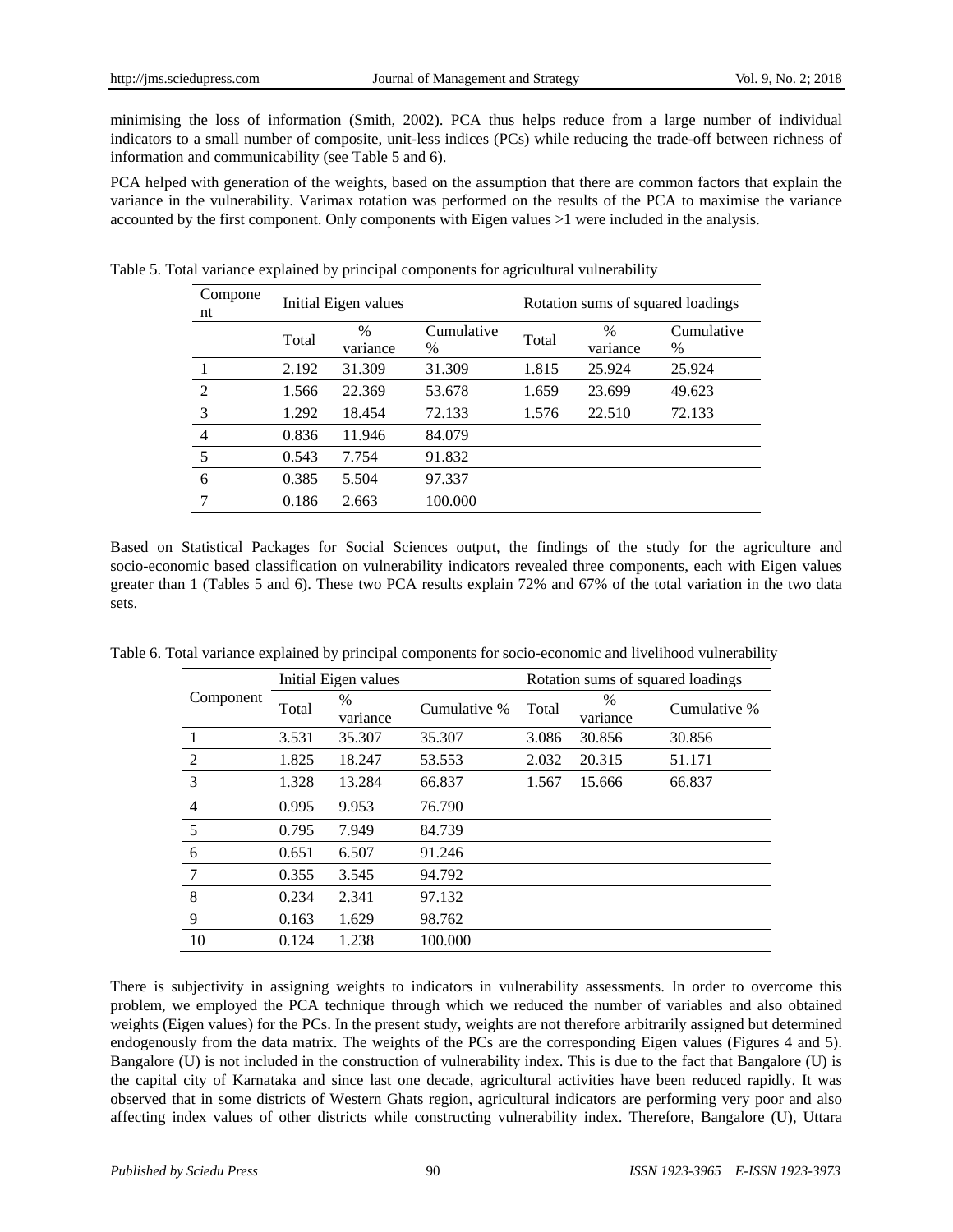Kannada, Dakshina Kannada and Udupi districts were considered as outlier districts and excluded from agricultural vulnerability index analysis.







Figure 5. Weights for socio-economic component indicators generated by PCA

# *3.2 Agricultural Vulnerability Index for the Districts of Karnataka*

In the present study, seven indicators were considered for the development of agricultural vulnerability index (Table 4). Based on PCA, agricultural vulnerability index values for all the districts of Karnataka are analyzed. Rank 1 indicates maximum vulnerability and the vulnerability decreases with increasing rank. Figures 6 and 7 depict the agricultural and livelihood vulnerability of the districts of Karnataka. Areas in red are the most vulnerable districts and those in green are the least vulnerable districts of Karnataka. Table 9 gives the details of significance of variables that explain variation in each component. The rotated factor analysis generated three components which account for approximately 72% of the total cumulative variance in agricultural vulnerability (Table 7).



Figure 6. Agricultural vulnerability index Figure 7. Livelihood vulnerability index

In component 1, about 26% of variation is explained by 3 variables, namely, % of gross area irrigated, cropping intensity and % of commercial crops to TCA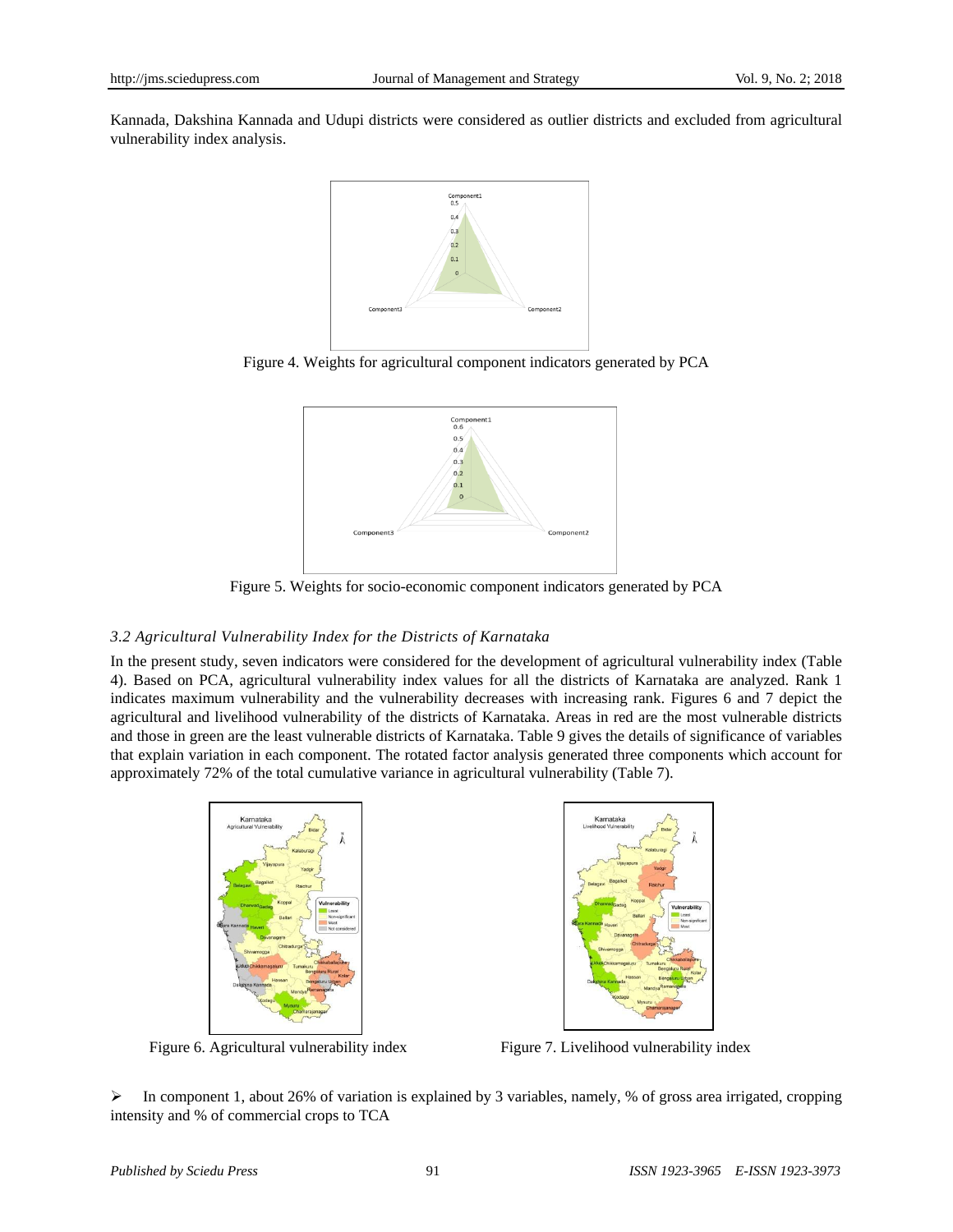$\triangleright$  In component 2, about 24% of variation is explained by 2 variables, namely, % of NSA to total geographical area and number of tractors per thousand hectares area sown

 $\triangleright$  In component 3, about 22% of variation is explained by 2 variables, i.e., % of fallow land to total geographical area, and agricultural cooperative societies per lakh population

Table 7. Rotated component matrix for agricultural indicators

| 3     |
|-------|
| 0.085 |
| 0.089 |
| 0.220 |
| 0.779 |
| 0.415 |
| 0.103 |
| 0.850 |
|       |

# *3.3 Livelihoods Vulnerability Index for the Districts of Karnataka*

For development of the socio-economic vulnerability index, ten important indicators described in Table 8 were considered. As agriculture is a dominant livelihood activity, a few agricultural indicators have also been included in the development of this index.

Rank 1 indicates maximum vulnerable district and vulnerability decreases with increasing rank. PCA shows that Yadgir, Chitradurga, Raichur, Chamarajanagara and Chikkaballapura are the top five socio-economically vulnerable districts. Bengaluru Urban, Dakshina Kannada, Udupi, Dharwad and Uttara Kannada are the least socio-economically vulnerable districts of Karnataka. Figure 7 depicts the socio-economically vulnerable districts of Karnataka, with red and green coloured areas representing most and least vulnerable districts, respectively. The rotated factor analysis generated 3 components which account for approximately 67% of the total cumulative variance in socio-economic and livelihood vulnerability (Table 8).

 Factor 1 that accounts for the largest variance (about 31%) includes population density, percentage of literacy rate, livestock unit/lakh population and per capita income.

 In component 2, 20% variation is explained by 3 variables, namely, percentage of SC and ST population, percentage of marginal land holders and total area under fruit crops.

 In factor 3, 16% of variation is explained by 3 variables, namely, percentage of non-workers, cropping intensity and percentage of irrigated area.

| <b>Socio Economic Indicator</b>              | <b>Component</b> |       |       |  |
|----------------------------------------------|------------------|-------|-------|--|
|                                              | 1                | 2     | 3     |  |
| Density of population                        | 0.825            | 0.040 | 0.076 |  |
| % SC & ST population                         | 0.467            | 0.529 | 0.404 |  |
| Total literacy rate (%)                      | 0.628            | 0.558 | 0.001 |  |
| % of marginal land holders                   | 0.172            | 0.802 | 0.229 |  |
| % of non-workers                             | 0.329            | 0.224 | 0.739 |  |
| Livestock units per lakh Population          | 0.850            | 0.105 | 0.107 |  |
| Per capita income                            | 0.875            | 0.202 | 0.112 |  |
| Cropping intensity                           | 0.142            | 0.302 | 0.668 |  |
| % gross Irrigated area to total cropped area | 0.382            | 0.272 | 0.563 |  |
| Total area under fruit crops                 | 0.034            | 0.728 | 0.110 |  |

Table 8. Rotated component matrix for socio economic indicators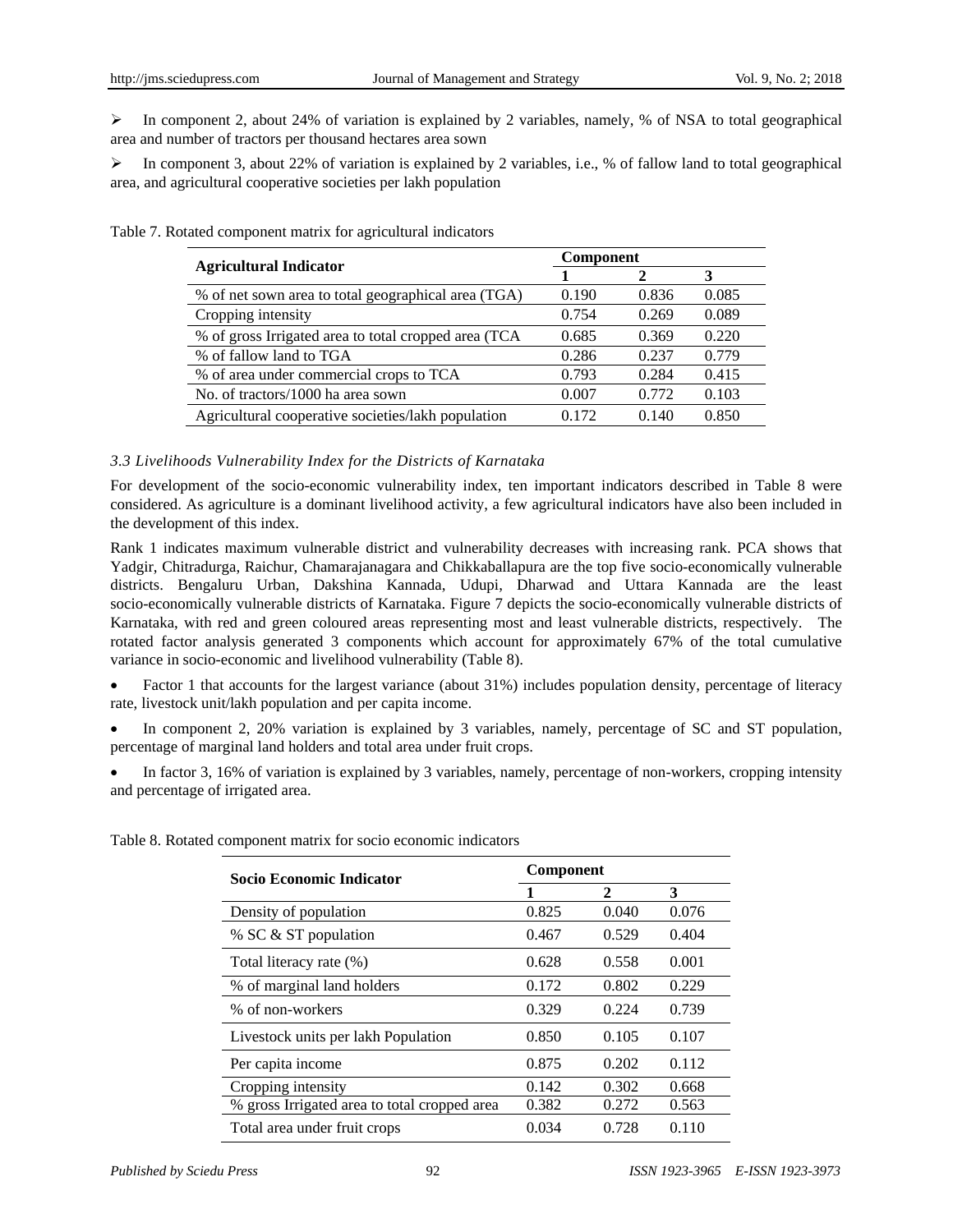### **4. Discussion and Drivers of Vulnerability**

Karnataka state in India has the second largest area under rainfed agriculture after Rajasthan in the country and the agriculture sector is vulnerable to climate variability and change. Several studies have shown that climate change occurs in Karnataka. Long-period rainfall analysis indicated that in general, south-eastern region of the state is becoming slightly wetter, while parts of Malnad region becoming drier. Shivamogga district experienced great reduction in annual rainfall of about 460 mm. Neighbouring Udupi district shown increase in rainfall by about 250 mm. Majority of the districts in northern and north-eastern region, show slight reduction in annual rainfall. Region-wise analysis has shown that meteorological droughts of "Moderate" category are increasing in North Interior Karnataka, while "Severe" category droughts are increasing in South Interior Karnataka. No trends were seen for the Coastal Karnataka regions. Dry spells leading to drought in the flowering and grain-filling stages will affect crop yields adversely.

Two vulnerability indices were developed at the district level of Karnataka state, i.e., agricultural vulnerability index and socio-economic vulnerability index, for all the 30 districts of Karnataka. In order to derive these indices, a PCA was run on a data set of ten carefully selected indicator variables to represent socio-economic vulnerability and seven indicators for agricultural vulnerability across the districts of Karnataka. The PCA generated three components for each index that broadly represented the underlying themes of agriculture and socio-economic vulnerability present in the larger data set. The findings suggest:

 $\triangleright$  Agricultural vulnerability

o Kolar, Ramanagara, Chikkaballapura, Bengaluru Rural and Chikkamagaluru are most agriculturally vulnerable districts of Karnataka

- o Belagavi, Haveri, Gadag, Mysuru and Dharwad are least agriculturally vulnerable districts
- $\triangleright$  Socio-economic and livelihood vulnerability
- o Yadgir, Chitradurga, Raichur, Chamarajanagara and Chikkaballapura districts are most vulnerable districts of Karnataka
- o Bengaluru Urban, Dakshina Kannada, Udupi, Dharwad and Uttara Kannada are least vulnerable districts

The result of agricultural vulnerability index suggests indicators like cropping intensity, gross area irrigated and commercial crop area are the major drivers in determining the vulnerability of districts. The livelihood vulnerability index analysis suggests Yadgir, Chitradurga, Raichur, Chamarajanagara and Chikkaballapura are the most vulnerable districts in Karnataka. The livelihood index depicts indicators like per capita income, population density, percentage of literacy rate and livestock units / lakh population, which are the major drivers and contribute to the overall livelihood vulnerability of districts.

### **Acknowledgement**

This paper is based on two larger studies: a) One, supported by the Global Green Growth Institute and carried out by the Center for Ecological Economics and Natural Resources of Institute for Social and Economic Change, Bengaluru, India; and b) Two, on-going research on climate change and vulnerability in South India, by the ICRISAT Development Centre of the International Crops Research Institute for the Semi-Arid Tropics, Patancheru, Telangana, India.

### **References**

- Allen, K. (2003). Vulnerability reduction and the community-based approach. In Pelling (Ed.), *Natural Disasters and Development in a Globalizing World* (pp. 170-184). Routledge, London, UK.
- Devappa, V. M., & Khageshan, P. (2011). Analysis of rainfall in assessing drought using RS and GIS- A case study of Gulbarga district in Karnataka. *Hydrology Journal*, *34*(1&2), 1-12.
- Environmental Management, Policy Research Institute (EMPRI), & The Energy and Resources Institute (TERI). (2012). *Karnataka State Action Plan on Climate Change, 1st Assessment.*
- FAO. (2016). The State of Food and Agriculture 2016 (SOFA). *Food and Agriculture Organization of the United Nations (FAO)*, pp. 194.
- Fussel, H. M. (2007). Vulnerability: A generally applicable conceptual framework for climate change research. *Global Environmental Change, 17*, 155-167. https://doi.org/10.1016/j.gloenvcha.2006.05.002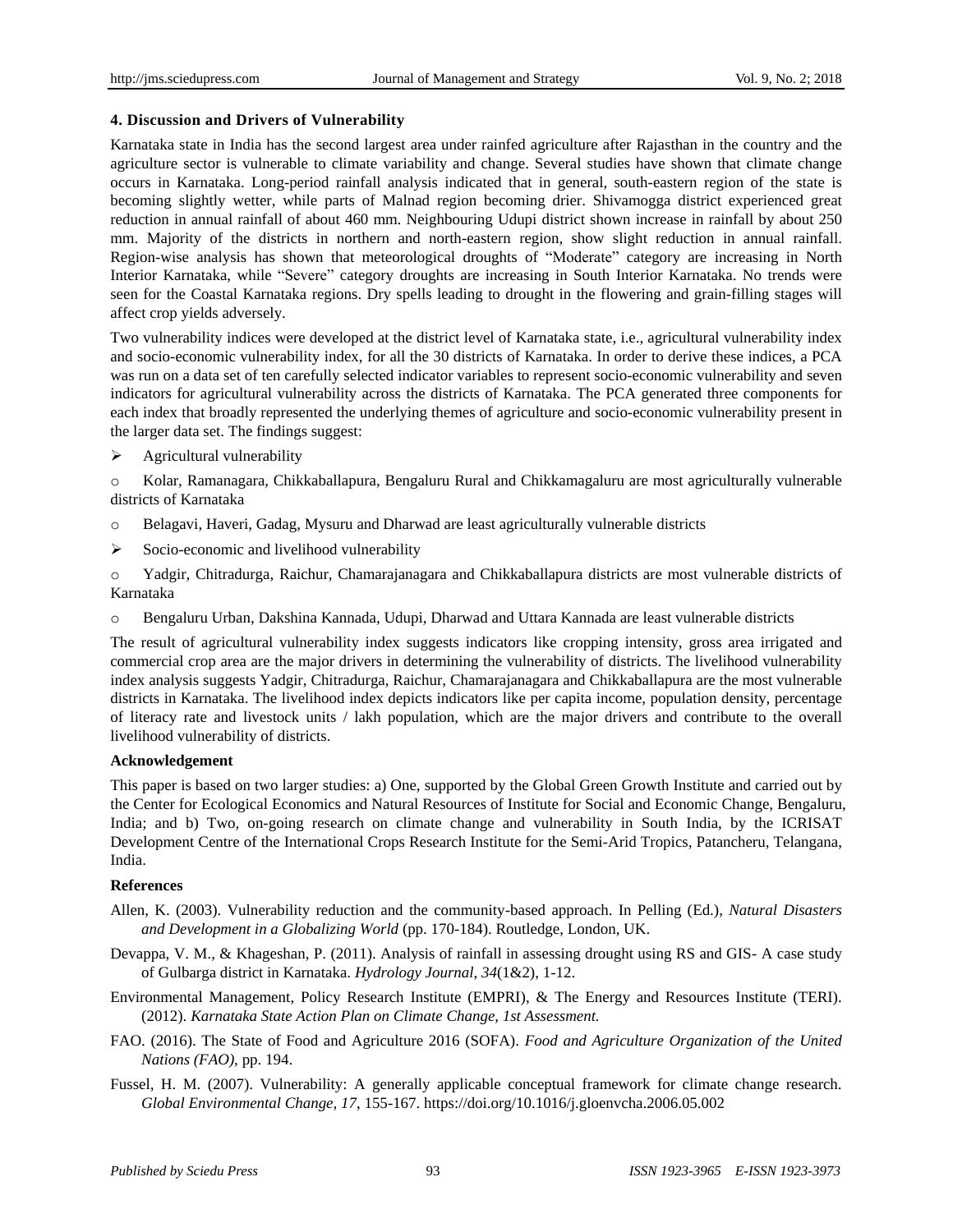- Government of Karnataka. (2005). *Human Development Report, Karnataka.* Government of Karnataka, Bangalore, India.
- Hiremath, D., & Shiyani, R. L. (2013). Analysis of vulnerability indices in various agro-climatic zones of Gujarat. *Indian Journal of Agricultural Economies, 68*(1), 122.
- ICRISAT. (2009). *Quantitative assessment of vulnerability to climate change*. Retrieved August, 2013, from http://www.icrisat.org/what-we-do/impi/training-cc/october-2-3 2009/vulnerability-analysis-manual.pdf
- IISC. (2013). Environmental Benefits and Vulnerability Reduction through Mahatma Gandhi National Rural Employment Guarantee Scheme. *Synthesis Report 2013.* Indian Institute of Science, Bangalore, India.
- IMD. (2015). *110 Years (1901-2010) Monthly Rainfall Data Series for Districts, States, Met-Subdivisions and all India.* Climate Application Group, Office of the Additional Director General of Meteorology (Research), Pune, Maharashtra, India.
- [IPCC. \(](http://en.wikipedia.org/wiki/IPCC)1996). *Climate Change 1995 Second Assessment Report of the Intergovernmental Panel on Climate Change.* Geneva, Switzerland.
- IPCC. (2001). *Climate Change 2001: The Scientific Basis. Contribution of Working Group I to the Third Assessment Report of the Intergovernmental Panel on Climate Change.* UK, Cambridge: Cambridge University Press.
- IPCC. (2007). *IPCC Fourth Assessment Report: Climate Change 2007 (AR4)*. UK, Cambridge: Cambridge University Press.
- Karade, J. (2008). *Development of Scheduled Castes and Scheduled Tribes in India*. UK: Cambridge School of Publishing.
- Khan, F. A., & Salman, A. (2012). A simple human vulnerability index to climate change hazards for Pakistan. *International Journal of Disaster Risk Science, 3*(3), 163-176. https://doi.org/10.1007/s13753-012-0017-z
- Neil, A. W., Brooks, N., Bentham, G., Agnew, M., & Eriksen, S. (2004). *New Indicators of Vulnerability and Adaptive Capacity.* Technical Report 7, Tyndall Centre for Climate Change Research, Norwich, UK.
- Nicholls, R. J., Hoozemans, F. M. J., & Marchand, M. (1999). Increasing flood risk and wetland losses due to global sea-level rise: regional and global analyses. *Global Environmental Change, 9*, S69-S87. https://doi.org/10.1016/S0959-3780(99)00019-9
- Panduranga, B. T., Babu Ravindra, H. L., Guruprasad, N. A., Janardhanagowda, & Rajegowda, M. B. (2006) Climate change and agriculture - A case study of Tumkur district in Karnataka State*. Journal of Agrometeorology, 8*(2), 274-277.
- Porter, J. R., Xie, L., Challinor, A. J., Cochrane, K., Howden, S. M., Iqbal, M. M., … Travasso, M. I. (2014). Food security and food production systems. In Field, C. B., Barros, V. R., Dokken, D. J., Mach, K. J., Mastrandrea, M. D., Bilir, T. E., … White, L. L. (Eds.), *Climate Change 2014: Impacts, Adaptation, and Vulnerability. Part A: Global and Sectoral Aspects. Contribution of Working Group II to the Fifth Assessment Report of the Intergovernmental Panel on Climate Change* (pp. 485-533). Cambridge, United Kingdom: Cambridge University Press.
- Rajegowda, M. B. (1992, October 8-9). Effect of variation in forest area on rainfall and temperature. *National Seminar on Radiation, Environment and Man (REM).* Mysore University, Mysore.
- Rajegowda, M. B., Muralidhara, K. S., Murali, N. M., & Kumar, A. T. N. (2000). Rainfall shift and its influence on crop sowing period. *Journal of Agrometeorology, 2*(1), 2002.
- Raju, K. V., Deshpande, R. S., & Bedamatta, S. (2016). Vulnerability to Climate Change: A Sub-regional Analysis of Socio-economic and Agriculture Sectors in Karnataka, India. *Journal of Development Policy and Practice, 2*(1), 24-55. https://doi.org/10.1177/2455133316676402
- Rao, K. A. V. R., Wani, S. P., & Srinivas, K. (2016). Climate Variability and Agriculture. In K. V. Raju, & S. P Wani (Eds.), *Harnessing Dividends from Drylands: Innovative Scaling up with Soil Nutrients* (pp. 136-175). CAB International.
- Rao, K. A. V. R., Wani, S. P., Singh, K. K., Ahmed, M. I., Srinivas, K., Snehal, D. B., & Ramadevi, O. (2013). Increased arid and semi-arid areas in India with associated shifts during 1971-2004. *Journal of Agrometeorology, 15*(1), 11-18. https://doi.org/10.1079/9781780648156.0136